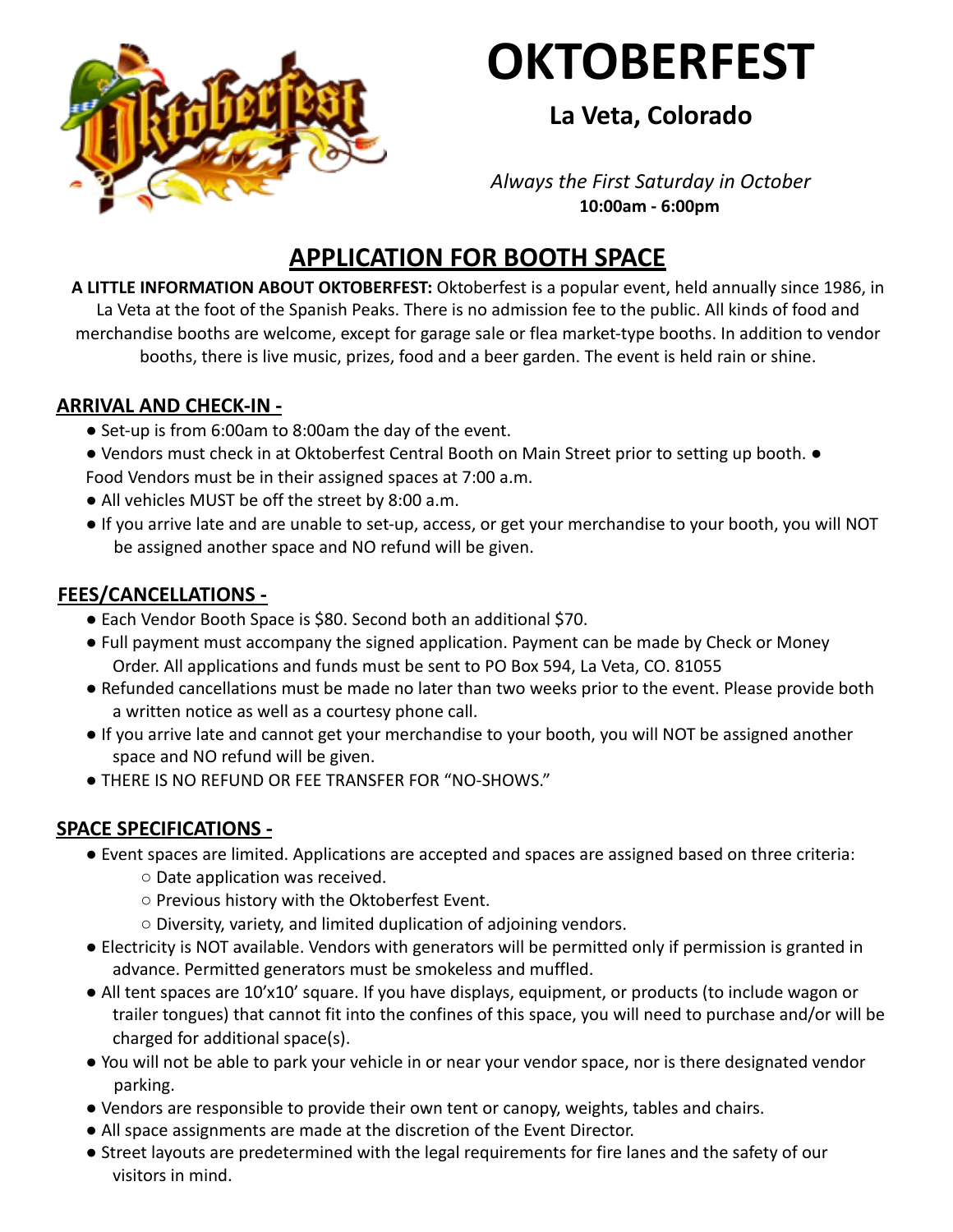*If you have a preference for a particular space, please let us know on your application. However, we cannot and do not guarantee that you will be assigned that space.*

#### **SAFETY AND SECURITY -**

● Do not use stakes or spikes to secure tents or equipment. Tents and booths must be able to withstand extremely inclement weather. Safety is our number one concern, and we cannot stress enough the need for substantial weight on each of your tent poles/booth items (displays, tables, etc.). A minimum of 75 lbs. per pole, with a minimum of 4 poles per 10'x10' tent is the standard recommendation. Improper and/or inadequate tent weights can result in a loss of merchandise and equipment for vendors, as well as potentially unsafe conditions for our vendors and event visitors.

● La Veta Oktoberfest reserves the right to ask any vendor that has what could potentially be an unsafe set up to leave if the vendor is unwilling to make necessary and immediate adjustments. ● **La Veta Oktoberfest and the Town of La Veta are not responsible for damages to vendors' property that may arise during the event.**

#### **GENERAL -**

- Applications are due by September 15.
- Please specify, in detail, the wares you will be selling at Oktoberfest (i.e. don't say "jewelry"; say what type of jewelry, etc.) *La Veta Oktoberfest Event Director strives to not place similar vendors adjacent to each other.*
- All vendors are responsible for cleaning their area of trash, leftovers and waste.
- All vendors are responsible for their own tax reporting and collecting. (Town of La Veta 3.5%, Huerfano County 3.0%, and State 2.9% for a TOTAL OF 9.4%)
- **Sale of alcohol, drugs, weapons (guns, knives, etc.) and exploding or offensive toys IS PROHIBITED.**

#### **ADDITIONAL RULES AND REGULATIONS FOR FOOD VENDORS-**

- All food vendors must have a current food service license issued by the Health Department for the State of Colorado. Contact the Las Animas-Huerfano Counties District Environmental Health Department at 719-846-2213 to ensure you have all the necessary licenses and paperwork needed to vend at our event.
- In the event a food vendor is not in compliance during the event, the vendor will be required to close until compliance can be accomplished.
- All food vendors must have a fire extinguisher on site with at least a 3A-40B-C rating.
- Food Vendors must be in their assigned space (spaces) by 7:00 a.m.

#### **HOLD HARMLESS AGREEMENT THIS AGREEMENT-**

● All vendors agree to indemnify, save and hold harmless La Veta Oktoberfest and the Town of La Veta from any and all claims which may occur to Vendor's employees or property from any cause whatsoever, or any and all claims from a person(s) purchasing the said vendors goods or services

Contact us: lavetaoktoberfest@yahoo.com *or* call 719-742-3288



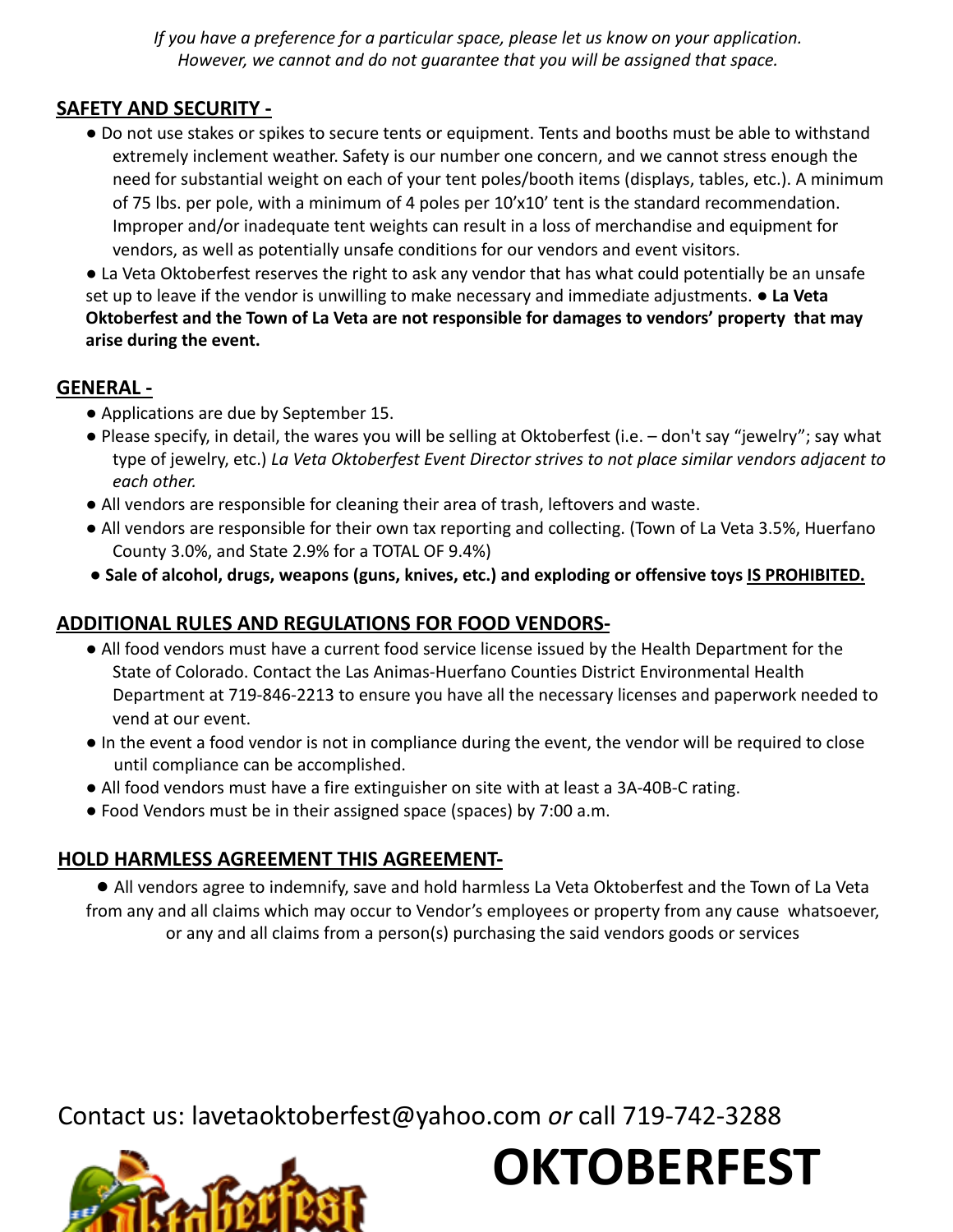## **La Veta, Colorado**

*Always the First Saturday in October* **10:00am - 6:00pm**

### *Applications are due by September 15 -* **Each Vendor Booth Space is \$80**

**and Second Booth \$70** Full payment must accompany the signed application. *Payment can be made by Check or Money Order.*

| l am applying as a: | $\Box$ Food Vendor | □ Merchandise Vendor |
|---------------------|--------------------|----------------------|
|---------------------|--------------------|----------------------|

| <b>Vendor/Company Name (dba):</b>             |                              |  |  |
|-----------------------------------------------|------------------------------|--|--|
| <b>Booth Name (if different):</b>             |                              |  |  |
| Sales Tax ID #:                               |                              |  |  |
| <b>Company Representative (contact name):</b> |                              |  |  |
| Email:                                        | <b>Primary Phone Number:</b> |  |  |
|                                               |                              |  |  |
| <b>Mailing Address:</b>                       |                              |  |  |
|                                               |                              |  |  |
| <b>TYPE OF MERCHANDISE:</b>                   |                              |  |  |
|                                               |                              |  |  |

Please be specific as to crafts, jewelry, etc. so you are not placed next to a booth carrying the same type of merchandise.

**Describe your food concession:** (you can draw a diagram and/or use a word description) Example: Length of concession is 10' including hitch. Serving side is in the front, back, etc. Concession is a trailer, *tent, etc.*

Contact us: lavetaoktoberfest@yahoo.com *or* call 719-742-3288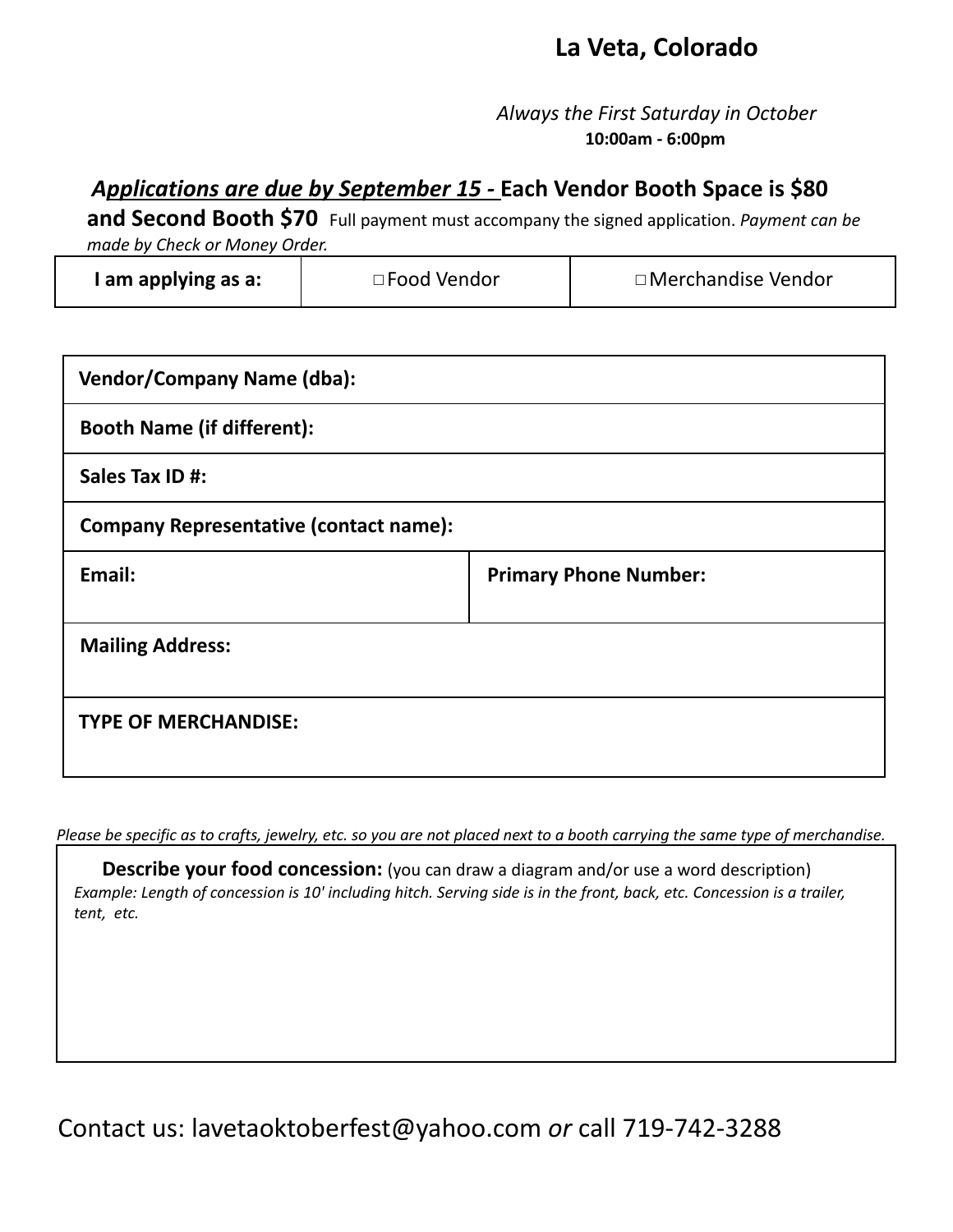

# **OKTOBERFEST**

**La Veta, Colorado**

*Always the First Saturday in October* **10:00am - 6:00pm**

*Applications are due by September 15 -* **Each Vendor Booth Space is \$70** Full

payment must accompany the signed application. *Payment can be made by Check or Money Order.*

*I have read the information provided in the Vendor's Application packet, and agree to abide by all terms and conditions of the event as outlined herein. I understand and acknowledge, also, that Oktoberfest reserves the right to refuse acceptance of any vendor.*

*I agree to indemnify, save and hold harmless La Veta Oktoberfest and the Town of La Veta from any and all claims which may occur to Vendor's employees or property from any cause whatsoever, or any and all claims from a person(s) purchasing the said vendors goods or services.*

*By signing below, Vendor agrees to comply with and accept: (a) the Rules and Regulations printed on the Oktoberfest Vendor Application, (b) such other rules or operating procedures as the La Veta Oktoberfest may reasonably require for orderly, construction, conduct, and dismantling of the event from "move‐in" through "move‐out", and (c) the above Hold Harmless Agreement.*

*La Veta Oktoberfest shall have full power in the interpretation and enforcement of all Rules and Regulations contained herein, and the power to make such reasonable amendments thereto and such further Rules and Regulations as it shall consider necessary for the proper conduct of an event, provided same does not materially alter or diminish the contractual rights of vendor. Vendor agrees to be bound by all of the terms and conditions thereof as to the use and enjoyment of the premises.*

| SIGNATURE:         |             | DATE:                            |  |
|--------------------|-------------|----------------------------------|--|
| <b>Print Name:</b> |             | <b>Business Name:</b>            |  |
|                    | # of spaces | x \$70 per space Amount enclosed |  |

Mail completed application and check/money order to:

\_\_\_\_\_\_\_\_\_\_

**La Veta Oktoberfest PO Box 594 La Veta CO 81055**

We make a sincere and reasonable effort to accommodate the needs of our vendors, but must work within the confines of laws, regulations and time. Your professionalism in adhering to the requirements stated in this application is therefore greatly appreciated.